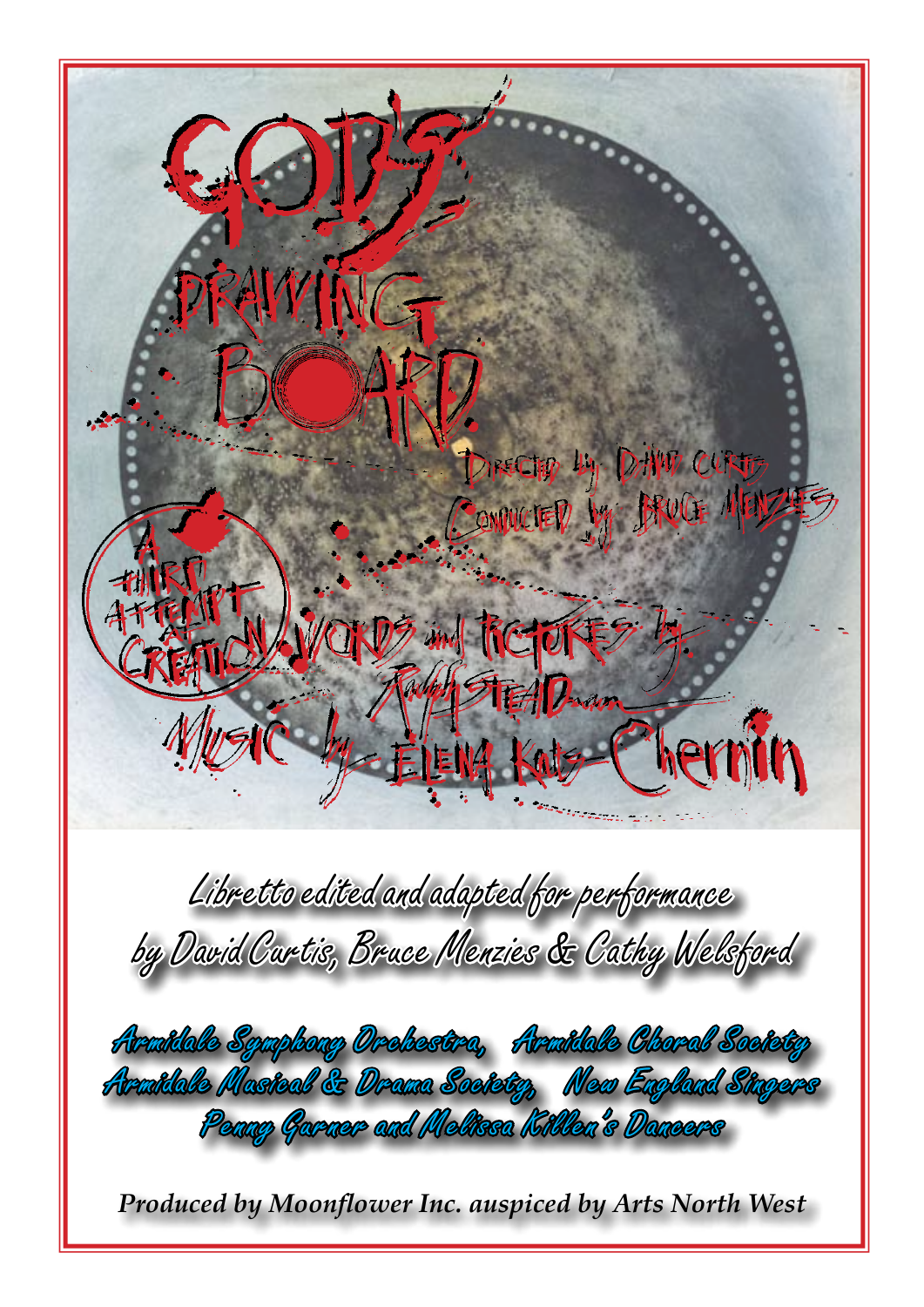# Background to show

God's Drawing Board celebrates the planet's wonderful biodiversity, decries its destruction through climate change and war, and ultimately celebrates our community's efforts to protect and restore our natural environments. In this way it continues the theme of the previously staged Plague and the Moonflower in 2002/03.

The main body of God's Drawing Board describes in music the birth of the earth and the subsequent evolution of life and the arrival of mankind. Through a sequence of episodes, both humorous and tragic, we see mankind eventually self-destruct through superstition and the indiscriminate use of technology. (God is appalled!)

Ralph Steadman has created a character called GOD (spelt G – O – D in capitals). Ralph's character is somewhat strange and ambiguous . For some people the character will call to mind the traditional Christian God. For others GOD's voice will be that of the author. The important thing is not so much who this character is but what he sings – and his songs are exceptionally beautiful.

The operative word in the title is the word " $a$ ", as in "a third attempt at creation". It does not say that GOD is to do the creating. Perhaps it is US who have to do the creating.

Towards the end of the piece we move from the global to the regional with quotes from the diaries of New Englanders Mike O'Keeffe and Mark Sandstrom who worked tirelessly for the Tree Group in Armidale and Greening Australia in Dorrigo before their premature deaths several years ago. God's Drawing Board reaches its triumphant finale with a joyful chorus of rebirth as choirs and soloists proclaim: "Dawn is coming" to the jubilant accompaniment of the full orchestra. The key to the work is the power of individuals such as O'Keeffe and Sandstrom. Local action (here tree planting as the rains begin to fall) becomes a metaphor for regeneration – environmentally, and also spiritually and socially.

Embedded in Steadman's quirky and at times bizarre imagery there is a profound message for Christian and non Christian alike. It is not the action of the politician or the institution that will produce the greatest hope for the future but that of the individual and the community.

We hope you enjoy God's Drawing Board, as you experience Elena's spectacular music and Ralph's amazing words and illustrations, brought to life by our wonderful performers, ably supported by our technical and stage crews.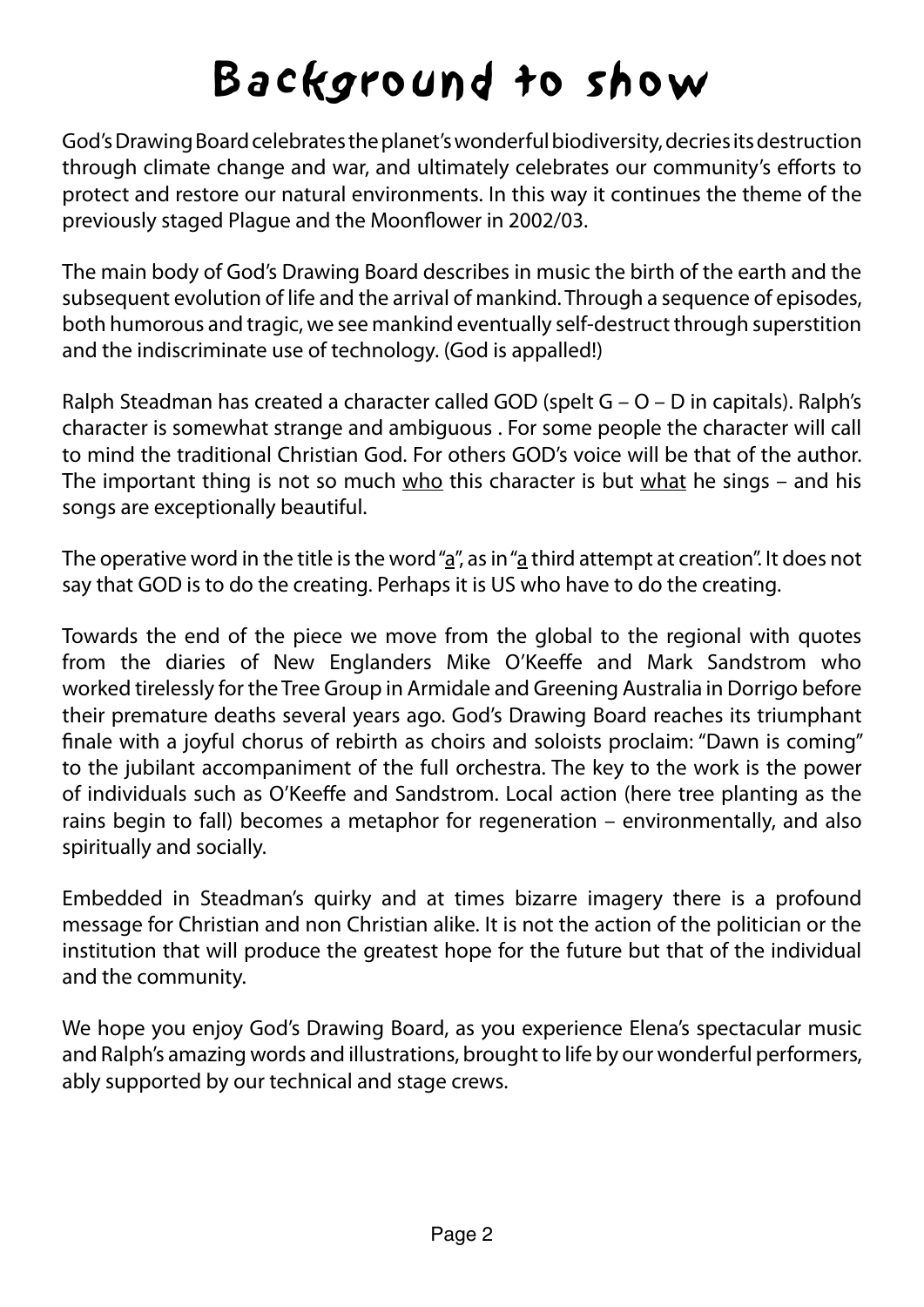# SYNOPSIS:

The universe, sun and earth come into being. Life evolves. Ultimately humankind emerges.

Ensnared by the thrall of false religions, technology, and greed, the human race self destructs. A motley parade of artists and romantics are powerless to help their kind. Humans are both unwilling and unable to fix the 'god almighty mess' they find themselves in.

GOD, saddened by human's folly, declares that if 'he' were to build the universe again, conditions would be imposed: a contract that would commit humanity to a responsibility for its own destiny.

Through the innocent pleas of children and local community action guided by local 'heroes', regeneration and renewal ends the work with a sense of joy and optimism.

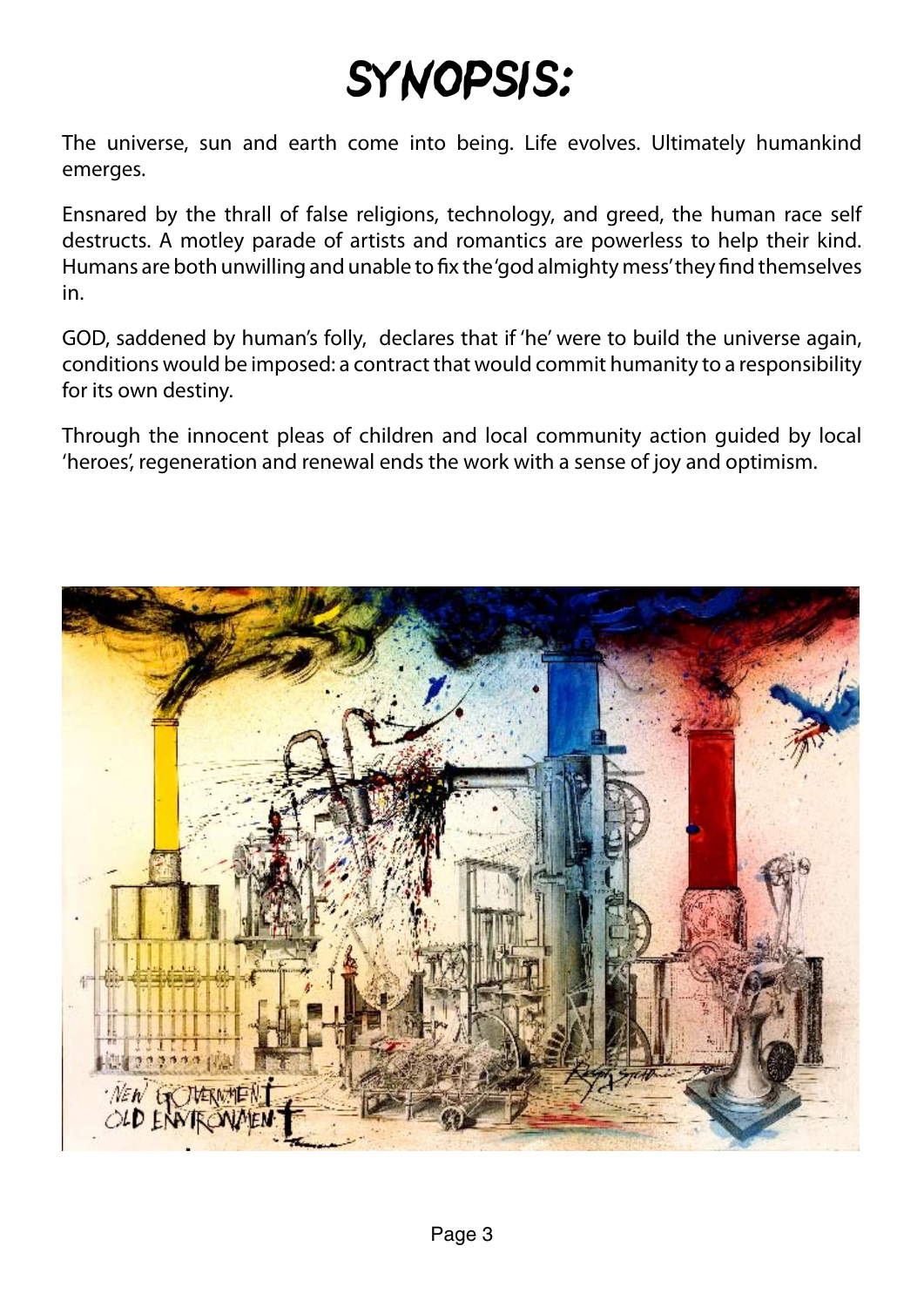

Out of the stillness and darkness the children ask how can they be guilty of the world that they have inherited, and who can they ask to find their way.

The music here is the children's choir, accompanied by the recorder ensemble.



The universe grows out of the void.

More-or-less unaccompanied choir and Baritone solo. The Big Bang is represented by a wild cacophonous percussion solo.

BIKTH OF THE SUN AND EARTH

The Sun is born, followed by the earth. The early history of the earth: volcanoes erupt, the oceans are in turmoil.

The orchestra is first heard, but not music, just as sound  $-$  accompanying the earth as it tosses and tears at itself.



#### (Choreography Melissa Killen)

Life evolves in the shallow seas – from primitive single celled forms to creatures of increasing complexity. Living creatures convert carbon from its gaseous form and lock it into the earth's crust.

The music begins. The orchestra is introduced at last – Firstly the strings, in a motive that sounds a little like the lapping of waves in the shallow sea. The orchestra represents biodiversity in all its profusion. As new organisms evolve, new instruments are introduced over the repetitive motif, building in intensity.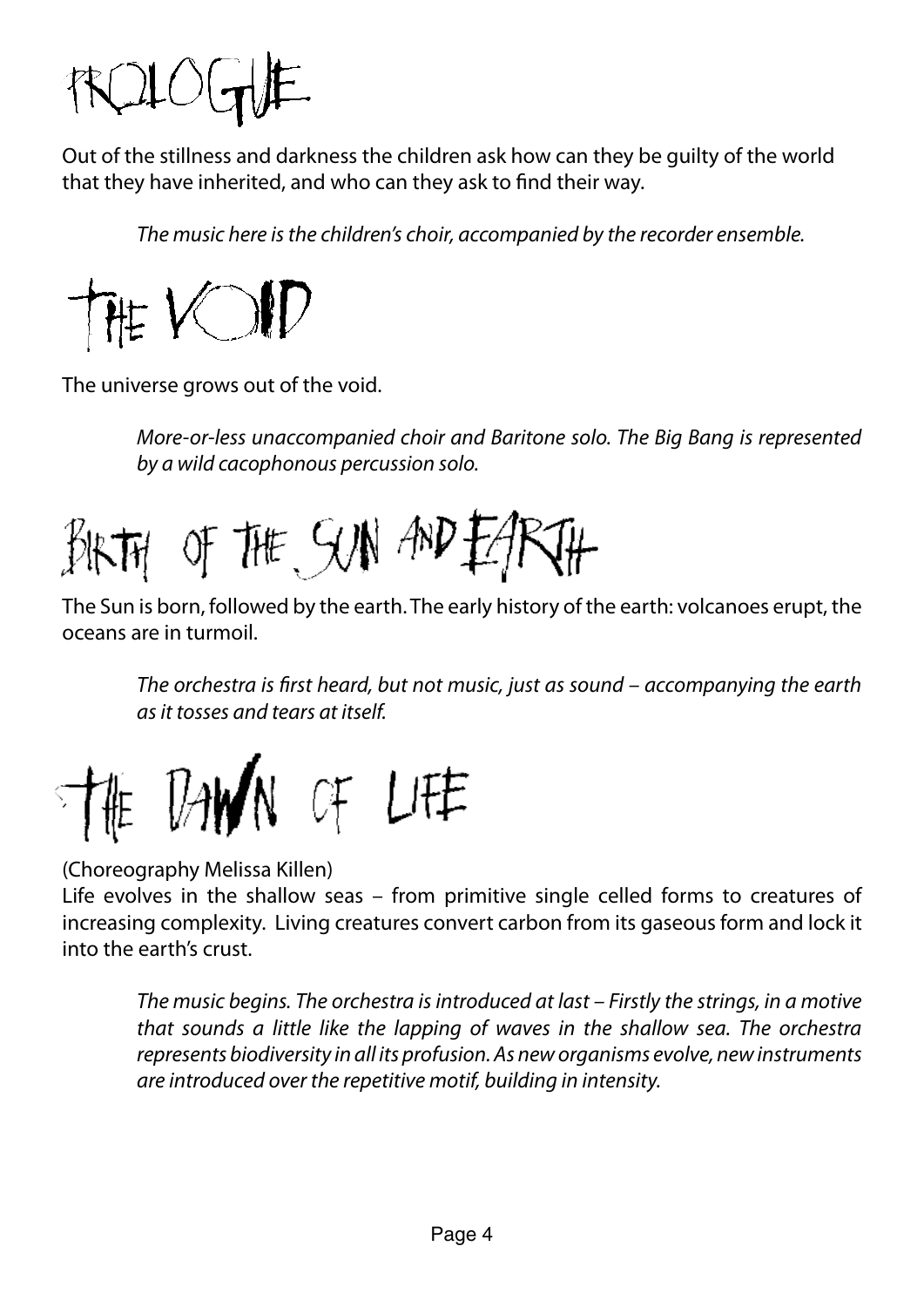NATURAL SELECTION

(Choreography Melissa Killen and Penny Gurner)

A satirical and comic treatment of evolution. Strange trilobyte-like creatures crawl from the ocean. Creatures mutate and grow, annihilate each other. Through a process of the fittest surviving, humans emerge.

A satirical cabaret style piece.

HUMANITY

(Choreography Penny Gurner)

Humanity emerges. Steadman's humans are aggressive, proud, demanding that nature serves them. However the humans are prone to superstition, and start worshipping crudely fashioned icons. GOD is horrified to see humans behaving like this.

The orchestra accompanies spoken narration.

The CHANT of FATUOUS PROPHECIES

(Choreography Penny Gurner)

Acolytes chant a series of fatuous pronouncements with great pomposity: that all will be well in the best of all possible worlds.

The Choir sings this accompanied by the orchestra. Processional music plays.



(Choreography Penny Gurner and Robin Curtis (solo))

Technology evolves. What seems to be benign at first ends up leading to industrialisation and the technologies of war and destruction.

A Soprano sings this song to music that is very dramatic, culminating in wild solos on guitar, violin and saxophone.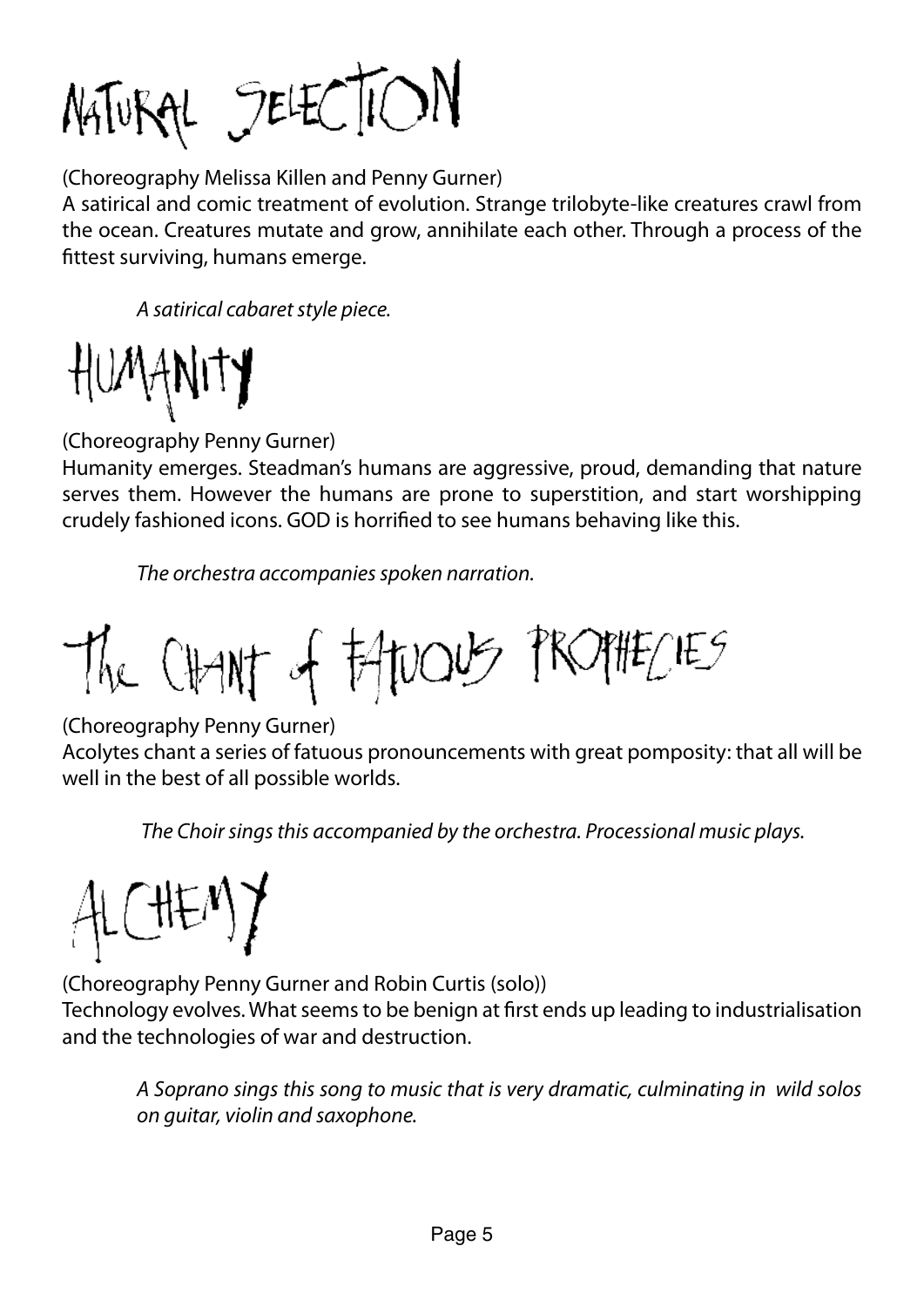# The CITY'S GIORNG WILLING

This is an extension of Alchemy. The end result of technology is a reliance on fossil fuels and the greenhouse effect. The carbon that had been locked safely in the earth's crust is belched back into the atmosphere in a mighty 200 year exhalation.

The children and adult choirs sing, in a quiet sad song that gradually builds to a crescendo.



A king enters leading a procession. Two armies face up to each other declaring war, each claiming that God is on their side. They start by singing a catchy little ditty ' Good old God, we'll make war in his name'. This escalates into something that is dramatic and evil, as the two armies battle. Jet fighters fill the air and destroy each other ('the sting of death'). The music builds to a dramatic crescendo.

Orchestral and choirs. The music ranges from the satirical, to a dramatic climax.

THE SICKNESS

(Choreography Melissa Killen)

This section is essentially the unravelling of The Dawn of Life. The biodiversity that was created earlier is destroyed. The orchestra in representing biodiversity, is now 'killed'.

The themes from The Dawn of Life are reintroduced but obliterated. The music extends out of the previous section and is its climax, before settling down to a sorrowful Soprano solo.

# TOET and MINSTREL SONG

This is a satirical dig at the role of the arts. Can the arts help, when there are such huge issues at stake? Steadman's Poet and Minstrel are mainly preoccupied with getting out their next book and symphony. In a way this is section is a bit of a dig at the work itself and our role as artists!

The music is cabaret style.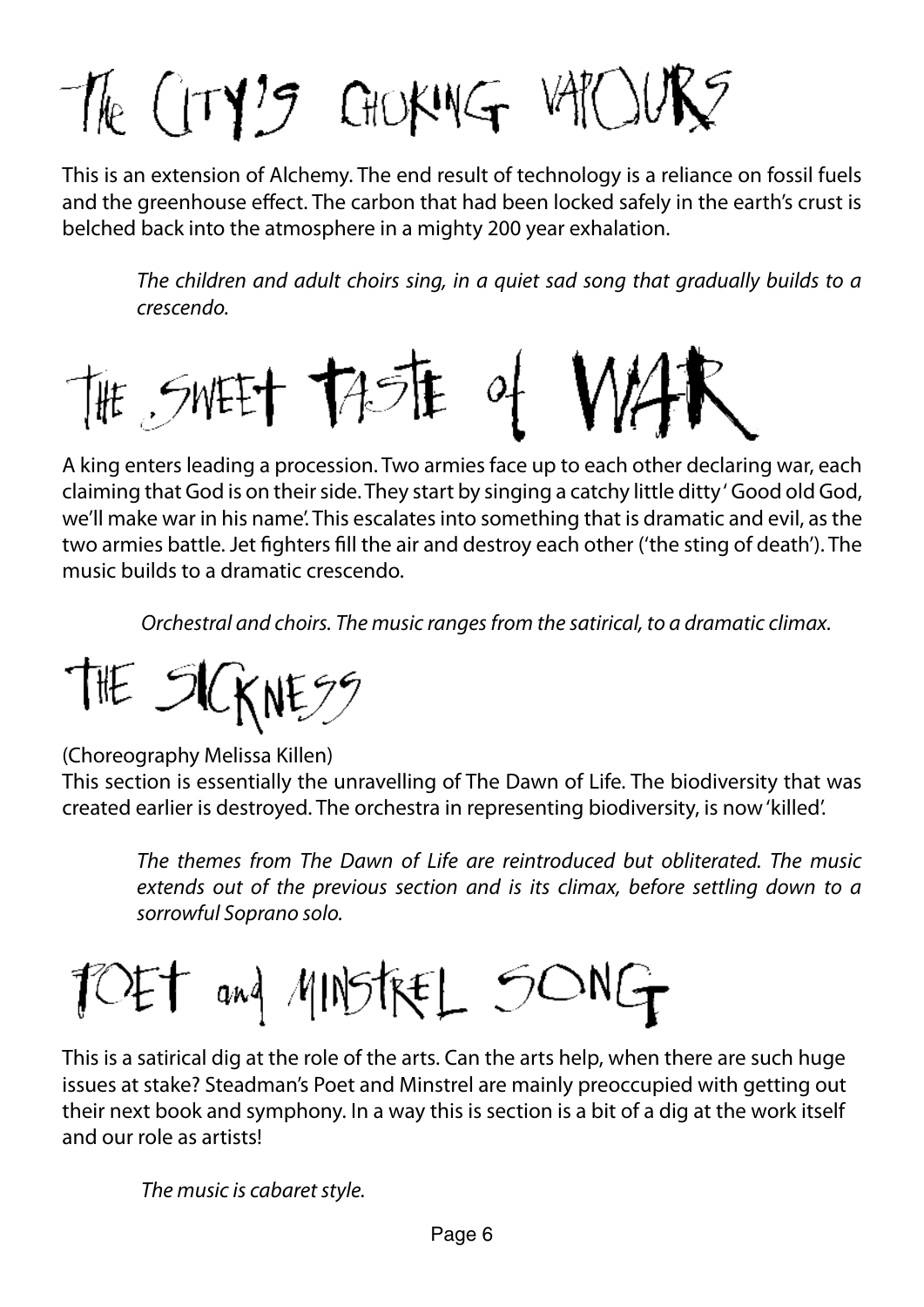HORVS OF THE DAMAED EXCITED

Continues the satirical vein of the previous section. Two strange figures (the Damned Excited) sing 'we don't need to stress, the God Almighty mess we're in.

The music is cabaret style, sung by a Tenor or a Tenor and an Alto.

# IF I PLANNED A UNIVERSE

This is a moving song, sung by GOD. If the universe could be planned again then preventing injustice would be the aim.

The music is sad and beautiful.

LIFE 15 MEANT FOR ME

The children return and implore the adult world for a solution.

The music is the same as in the Prologue, but this time developed more fully and with the whole orchestra.

DIEBACK of the WOODLANDS

(Choreography Robin Curtis and Melissa Killen) This section takes the global and brings it local, with an exposition of dieback of the New England woodlands.

A series of slow haunting chords, played by the orchestra.

5‡RMON ON T# MOU

Repeats the sentiments in GOD's Soliloquy. Essentially that children have to be our beneficiaries, not our victims.

This is sung by a Soprano, Alto and Choir and with spoken words by the Tree Planters and members of the choir and orchestra.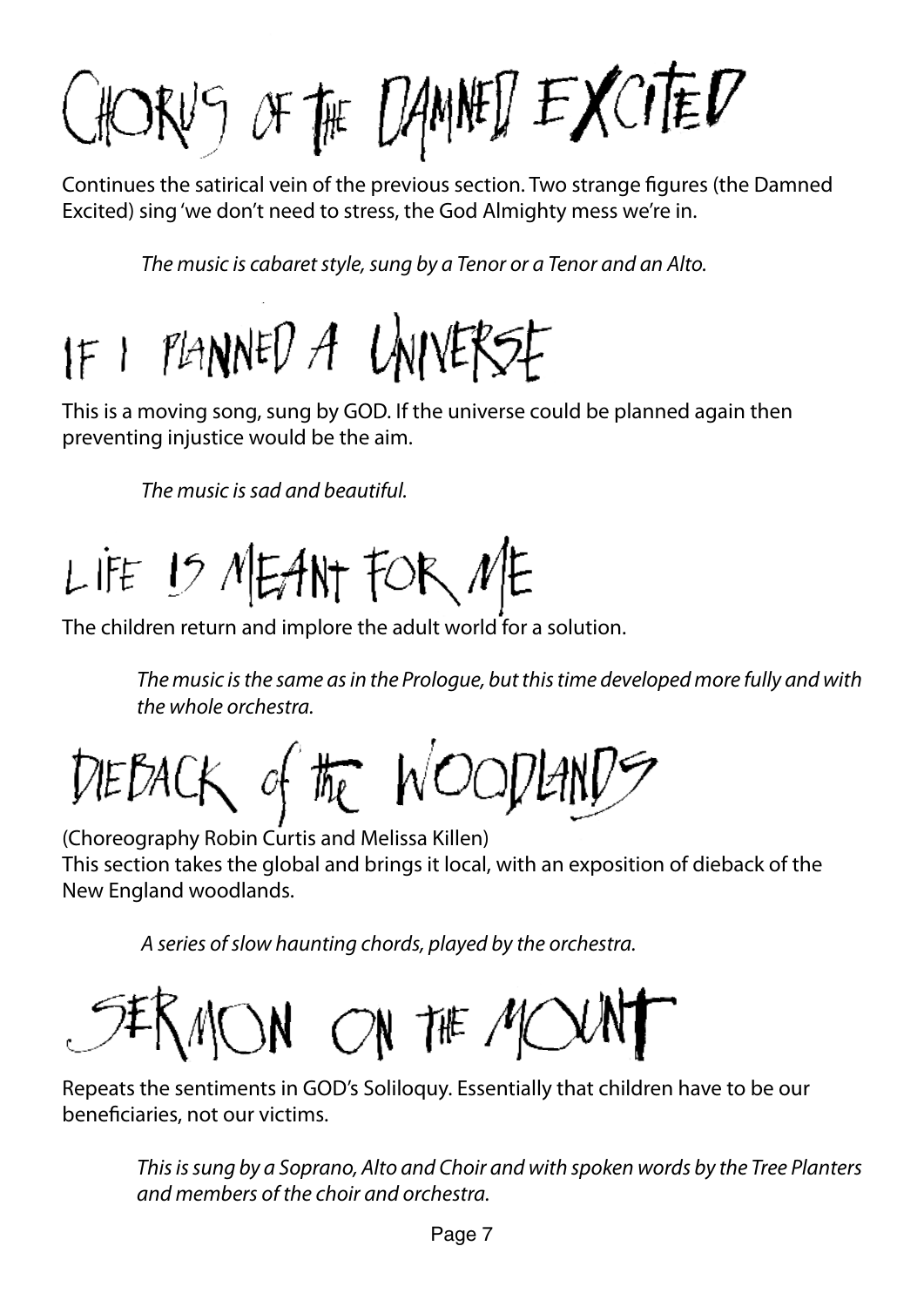Regeneration of the WOOD17AN

(Choreography Penny Gurner)

Through community action the woodlands are regenerated. This section celebrates the work of tree planters in the New England and Dorrigo districts. Two figures step forward and describe their tree plantings as the rain begins to fall.

The music is jazz and pop inspired and joyful. Basically orchestral, with two voices spoken over the top. The early part evokes the rain falling over the hills.

 $N$  SONG

A joyful finale, building out of the singing of magpies and other birds and the bird-like chatter of children.

The music and choral singing reprises several of the themes from elsewhere in the work building to a joyful finale.



Page 8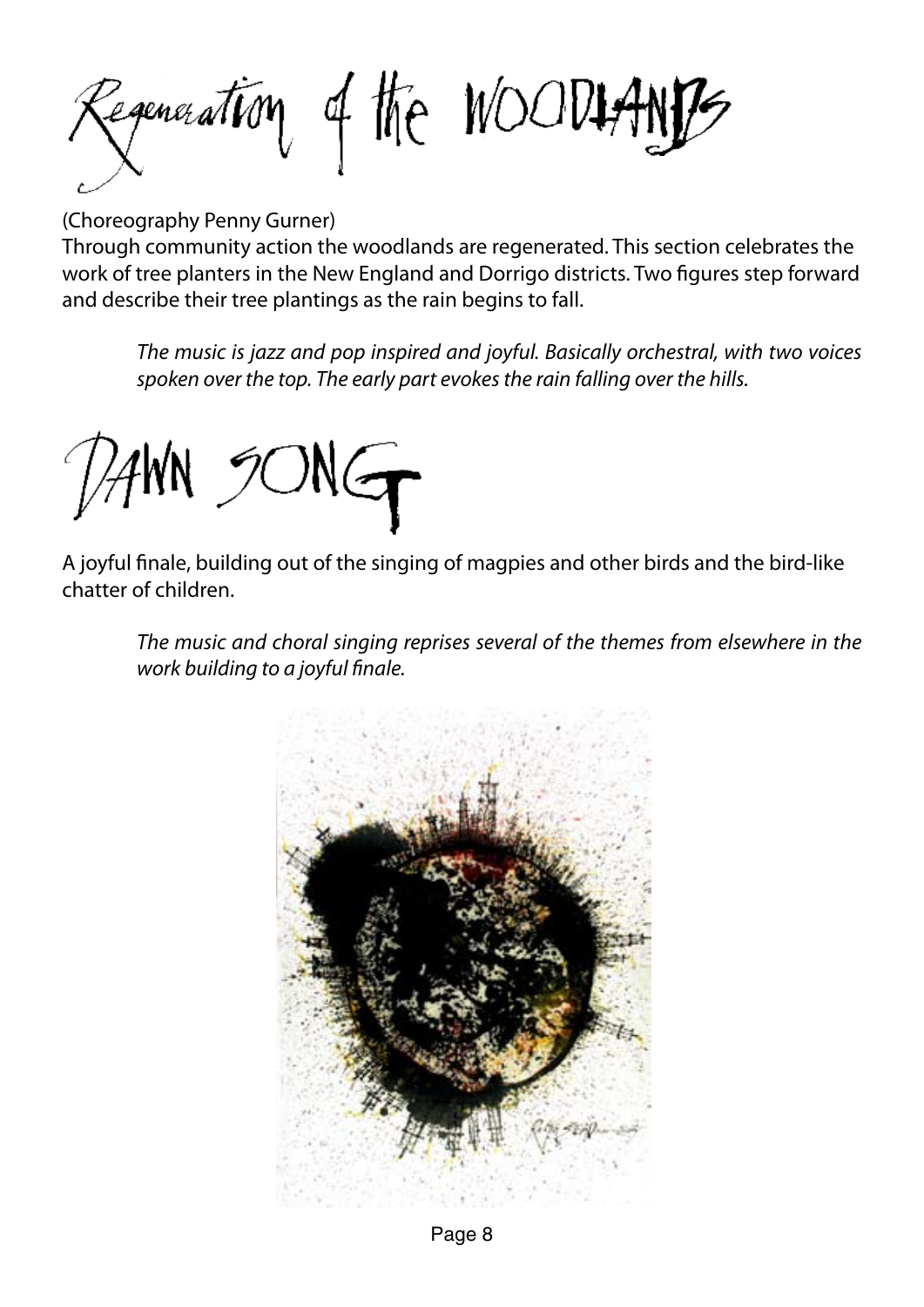## THE WRITER: Ralph Steadman

Ralph Steadman is a most prolific writer and artist. He has written and/or illustrated 55 adults and children's books (including the iconic 1970s novel Fear and Loathing in Los Vegas and Fear and Loathing on the Campaign Trail), has had over 20 major exhibitions of his art throughout the UK, Europe and the USA and won many important awards and honours. He has designed 5 major stage productions in the UK and been presenter. writer, illustrator and/or star of several television programs. He contributes illustrations to many newspapers and magazines, among them The Guardian, the New York Times and the LA Times.

Limited edition prints and posters of his work are available on www.ralphsteadman.com

For some weird reason (or as he would say WEIRRD) he has fallen in love with Armidale. In his words:

"The little community of Armidale who dream of a New Universe and a clean world – we are not going to get it from Washington!".

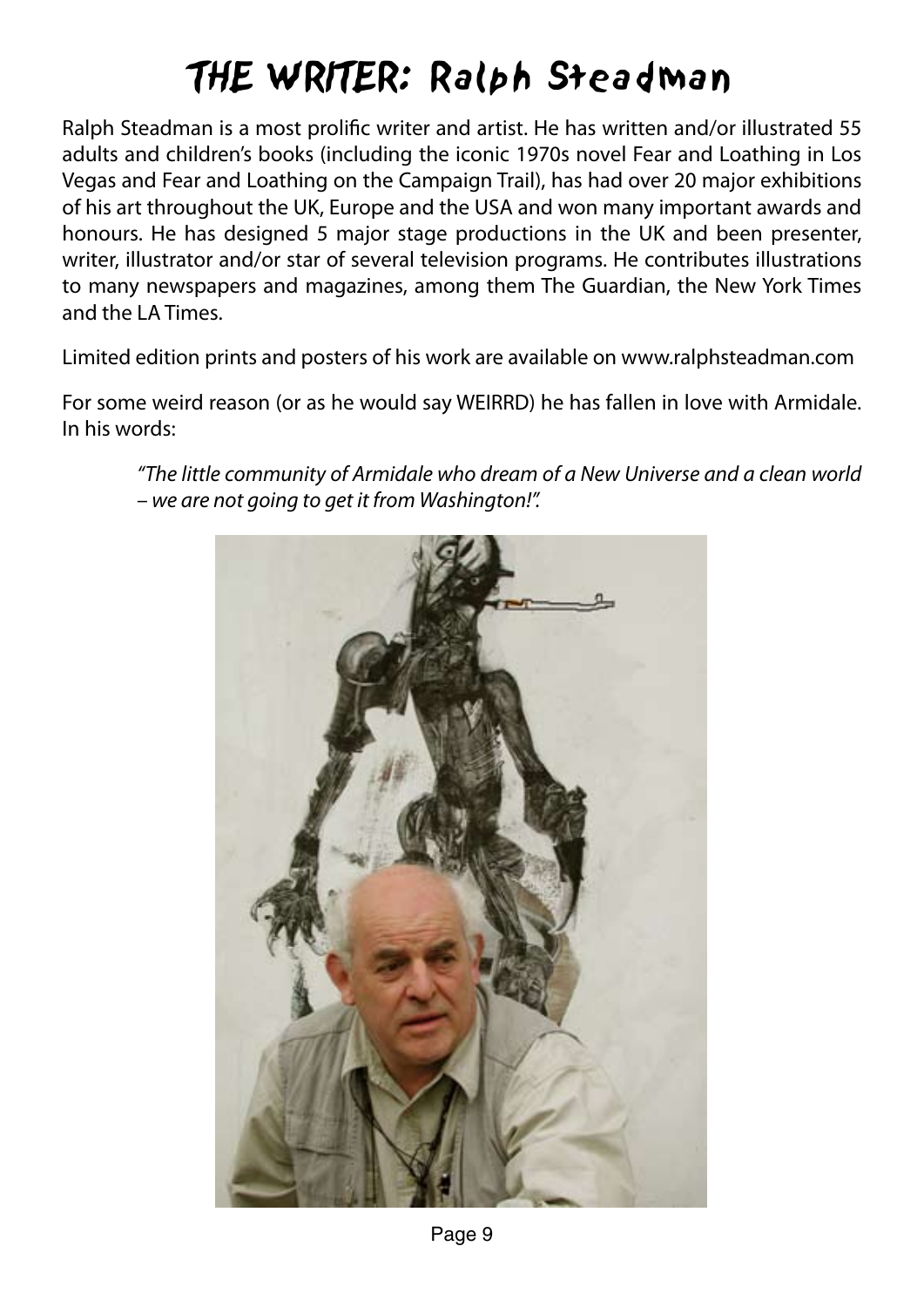## THE COMPOSER: Elena Kats-Chernin

Elena Kats-Chernin is one Australia's most prestigious composers. Her credits include the opening ceremony for the Sydney Olympic Games which she composed to accompany Meryl Tankard's extraordinary choreography and the Wild Swans Ballet Suite.

Eliza Aria (from Wild Swans) reached the top of the UK top 40 for electronic classical music in May 2007 and has stayed near the top ever since. Her Russian Rag was among the top 100 chamber music pieces in the ABC radio list (http://www.abc.net.au/classic/ classic100/chamber/100list.htm). Russian Rag has been the signature tune for Phillip Adams "Late Night Live" on ABC Radio National for several years now.

She has a prolific output of music for orchestra, smaller ensembles, choirs, solo instruments and singers and juggles a frenetic output of composition with a similarly punishing schedule of performances in Europe, the USA and Australia.

Elena Kats-Chernin is published worldwide exclusively by Boosey & Hawkes.

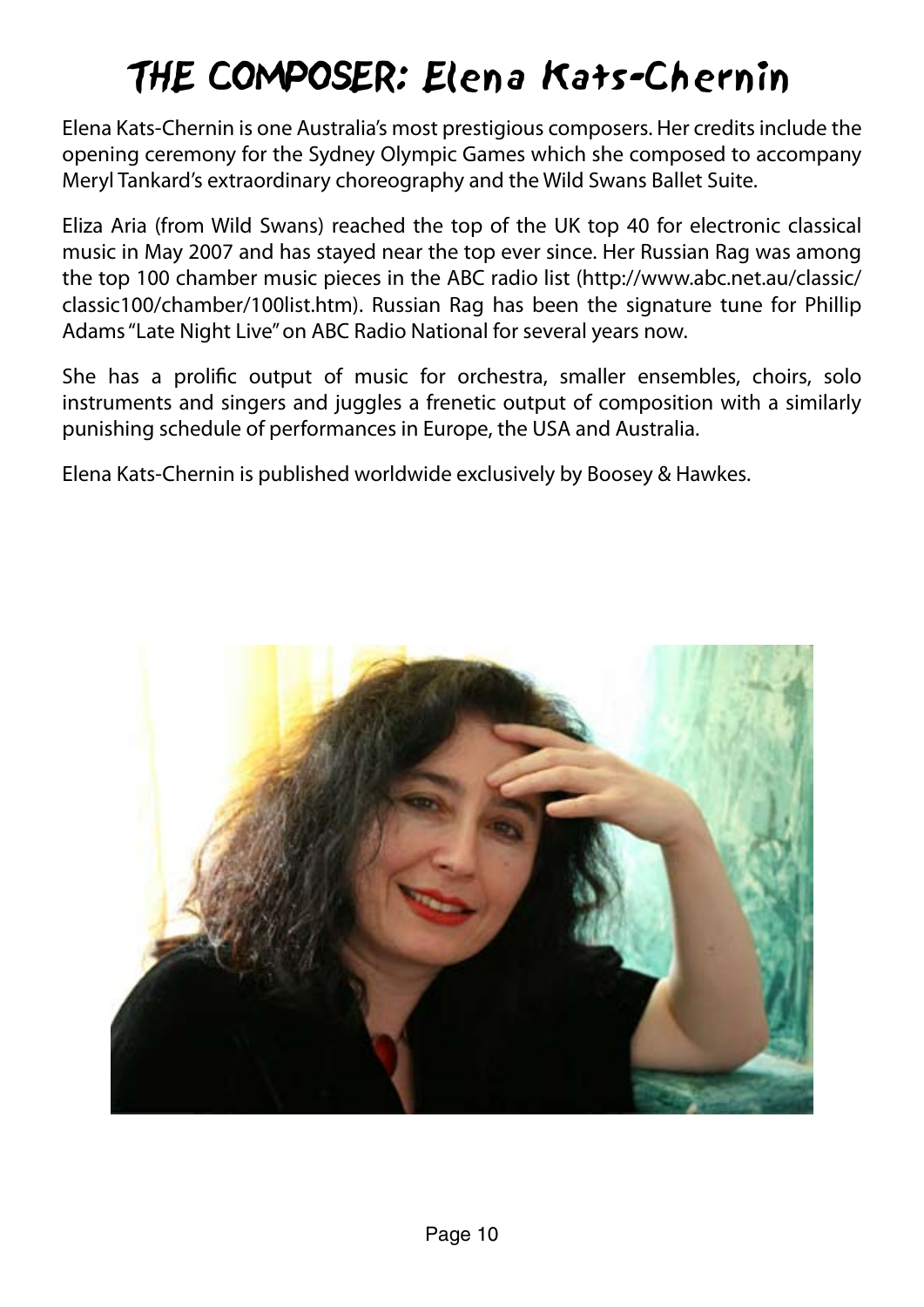## Director's Notes

It's been our privilege to have worked over the last three years with two great artists in the creation of God's Drawing Board – Ralph Steadman and Elena Kats-Chernin.

Both of these artists have been incredibly generous to us, the Armidale Community. First Ralph, in giving us about 80 pages of libretto and 300 images and more-or-less saying 'here – do what you like with this!' With Cathy Welsford, Bruce and I gradually honed that material into 20 pages of libretto and about 20 images. We have struggled with the material, debated its meaning at length, and finally shaped it into the work you will now experience.

Elena included both Bruce and myself in the composition process, and I had the rare pleasure of sitting with Elena as she composed the piano/vocal score and discovered the melodies within Ralph's words. Her generosity, and enthusiasm is remarkable, and



Andrew Parker, David Curtis, Melissa Killen and Penny Gurner

she has created a wonderful score. We must warn you that there are a dozen tunes which get well and truly stuck in your head. Apart from all else, Elena is a great song writer.

Both Bruce and I have had the very real pleasure of working with a great artistic team to try and create a visual experience to complement and enhance the musical experience.

#### **David Curtis**



In one of the many emails that Ralph Steadman sent us during work on GDB he enclosed some of his magnificent pictures of the mysterious Nasca lines in Peru:

" I flew over the Nasca Lines in a Military Helicopter out of Paracas in 1991. I have always loved these paintings. They represent for me - 'In the Beginning.....' I have so many things from that period - I need to review everything from that time. There is something special and majestic about them and I can imagine there having been a master plan which God removed, but He left these pressure marks left by his massive pencil. Please show them to Elena - It may just give her the Finale!!!!"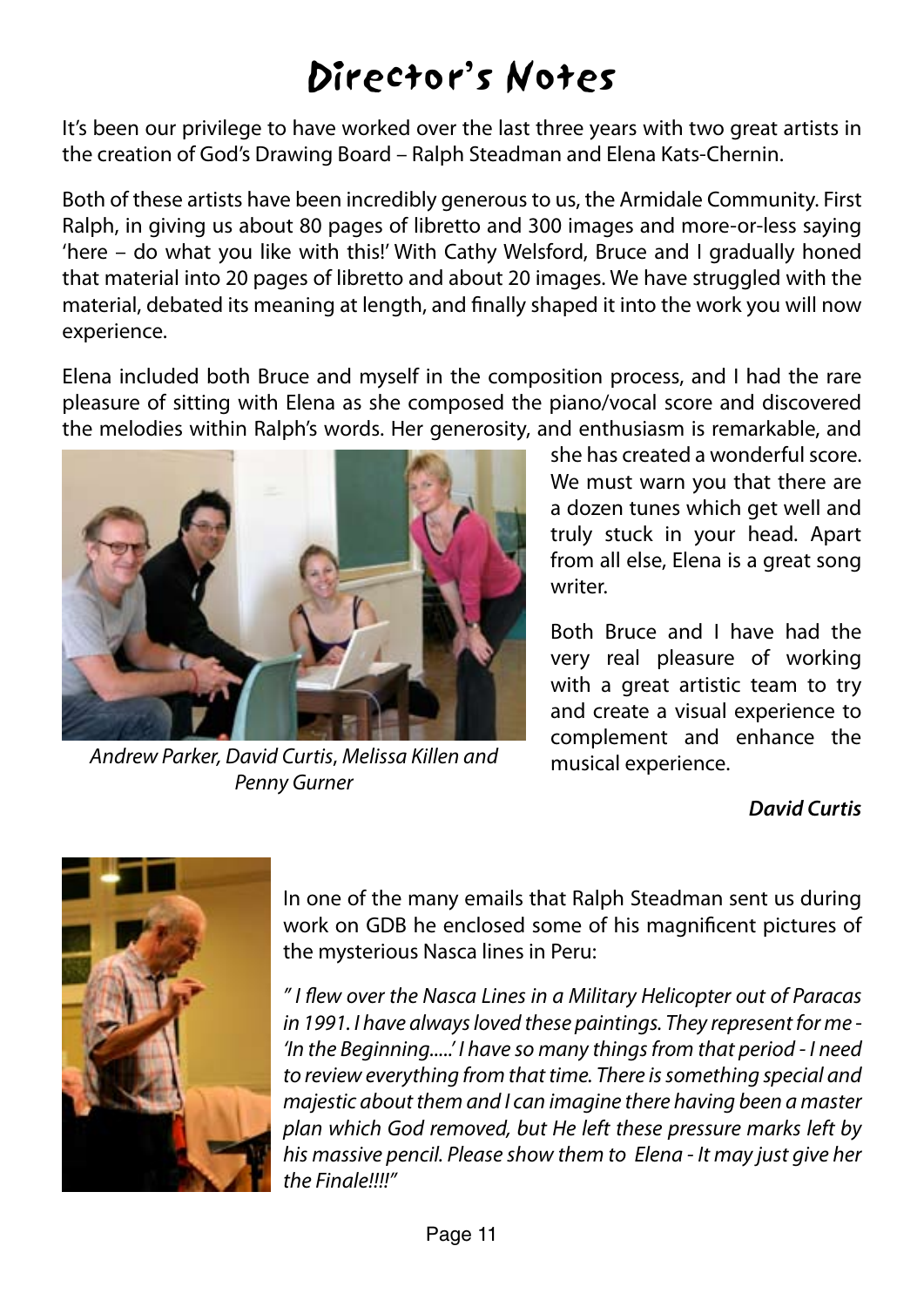Elena has embraced Ralph's extraordinary ideas with wonderfully inventive music, skilfully capturing his eccentricity but at the same time his subtlety and sophistication. She has also responded enthusiastically to our suggestions, writing specifically for the Armidale Symphony Orchestra and creating solo parts for some of our "virtuosi" Errol Russell, Robyn Bradley, Steve Tafra, Murray Winton and Zana Clarke. Local singing groups (The Armidale Musical Society, Choral Society, New England Singers) and a dancing troupe have joined with the orchestra to produce an inspiring community event.

#### **Bruce Menzies**

### Design and Choreography

It has been very exciting to convert Ralph's words and Elena's music into a visual feast. This has been achieved through a combination of using Ralph's visual images combined with choreography that brings to life the work in the kinetic dimension.

Original dance was created especially for the production by two highly skilled Armidale dancers, Penny Gurner and Melissa Killen, both of whom mix performing with choreographing, teaching and directing.

Penny's approach to working with dance, is strongly influenced by her background with Darc Swan Dance/Theatre Company in Sydney. For Penny, choreography should achieve something in several paradigms – musicality, technique, story telling and visual effects. Therefore her choreography in God's Drawing Board uses dance as both visual art form and story-telling device, emphasising expression and creativity as well as dance technique.

Melissa's wide and varied experience in dance and movement forms has informed her approach to choreographing in God's Drawing Board. Her choreography has drawn on her passion for Jazz, Funk, Hip-hop, Lyrical and Contemporary dance. Exploring the themes within the work led Melissa to develop a distinct sequence of organically derived movement and theatre that beautifully compliments other visual and creative elements within the production.

Penny and Melissa have drawn together a talented cast of dancers to work with them to realise the work.

Andrew Parker, has designed a set that shows off all the elements of the production to their best advantage – the dancers and the visual images, the soloists, the



Page 12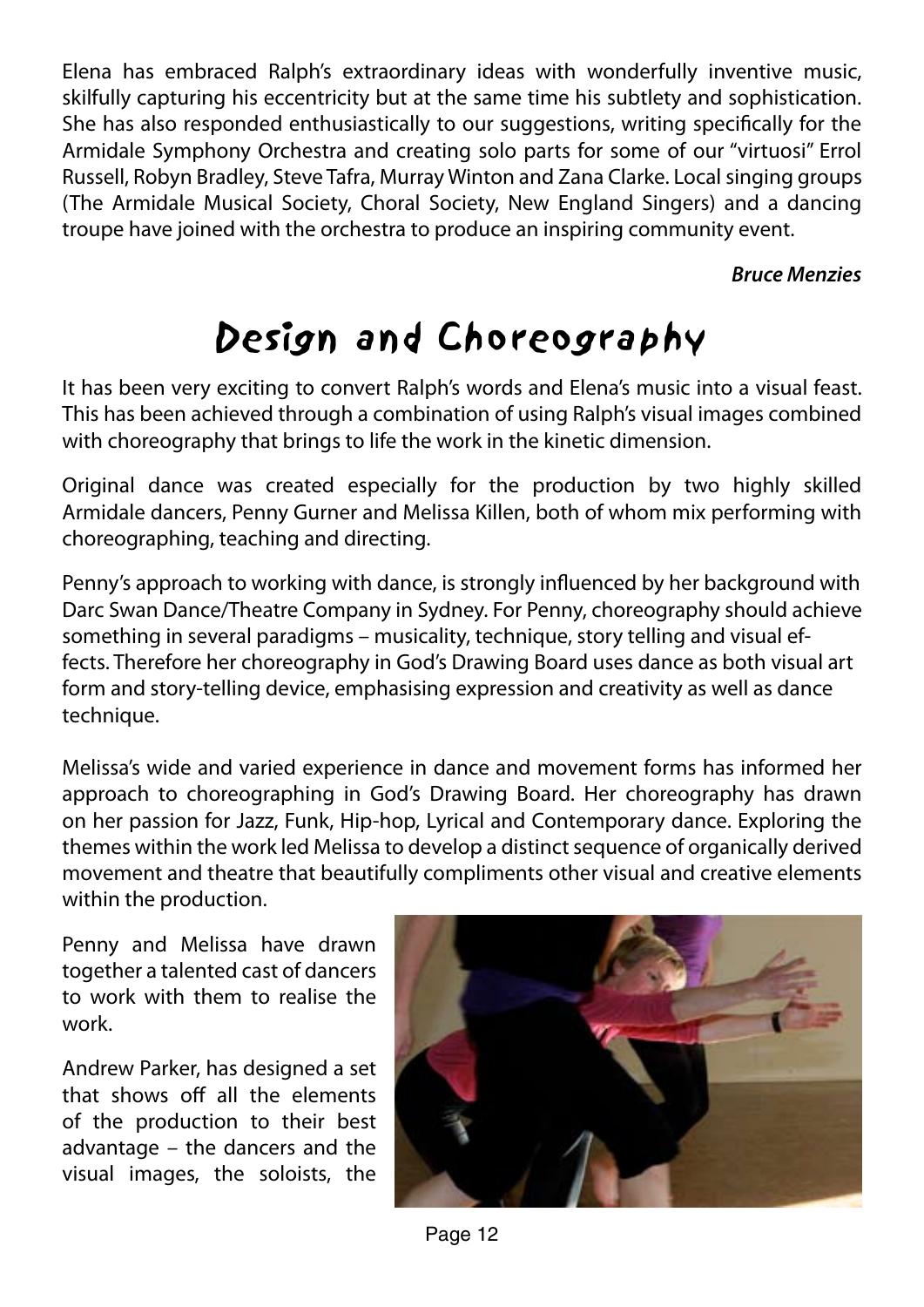orchestra and choirs. One large visual element in the production is the 'Wall of Humanity' created by very large number of cardboard boxes (continuing the theme from Plague and the Moonflower of using recycled materials for the set). This was inspired by Ralph Steadman's images of humanity as well the USA based Bread and Puppet Theatre. The orchestra and choir are also important visual elements in the production, and are lit to emphasise the mood of each section of the work.

## The Tree Planters

Ralph Steadman's themes are grand and big picture, bleak at times, satirical at others, but ultimately celebratory. To bring these themes to the local level we used the issue of New England Dieback and the huge effort that has taken place on the New England and Dorrigo plateaus in the last few decades to regenerate the woodlands and replace the native trees.

We wanted to celebrate the actions of the many landholders and citizens engaged in this work. [In this way, God's Drawing Board continues the work done in the major event 10 years ago Novaanglica: web of our endeavours].

We decided to personify these actions in the figures of the two Tree Planters who emerge towards the end of the work and speak of the coming spring rains in readiness for the next season of tree planting.

These characters not only represent the community, but also honour the profound influence two men made in their respective communities – Mark Sandstrom (1960-2000) in Dorrigo and Mike O'Keeffe (1952-2005) in Armidale.

Mark Sandstrom



Mike O'Keeffe

Mark established a huge native tree nursery at Dorrigo and built up the Dorrigo Farm Forestry Program for Greening Australia for whom he worked for seven years. Within that program he was responsible for the planting of over a million trees, huge landscape change, and a dramatic shift in community attitudes towards revegetation and conservation.

Mike established the Armidale Tree Group Nursery in its current location and built the Woodland Ecology Centre, named in his honour last year. In the 15 years he managed the Armidale Tree Group, he established it as vital community resource, and was responsible for over a million trees going into the ground.

These men both believed passionately in building a revegetation industry, and ensuring that conservation and restoration of our natural ecosystems became a part of our culture. We hope in honouring their work, God's Drawing Board takes this still further, where protection of our planet becomes central to our entire culture, as reflected in our art.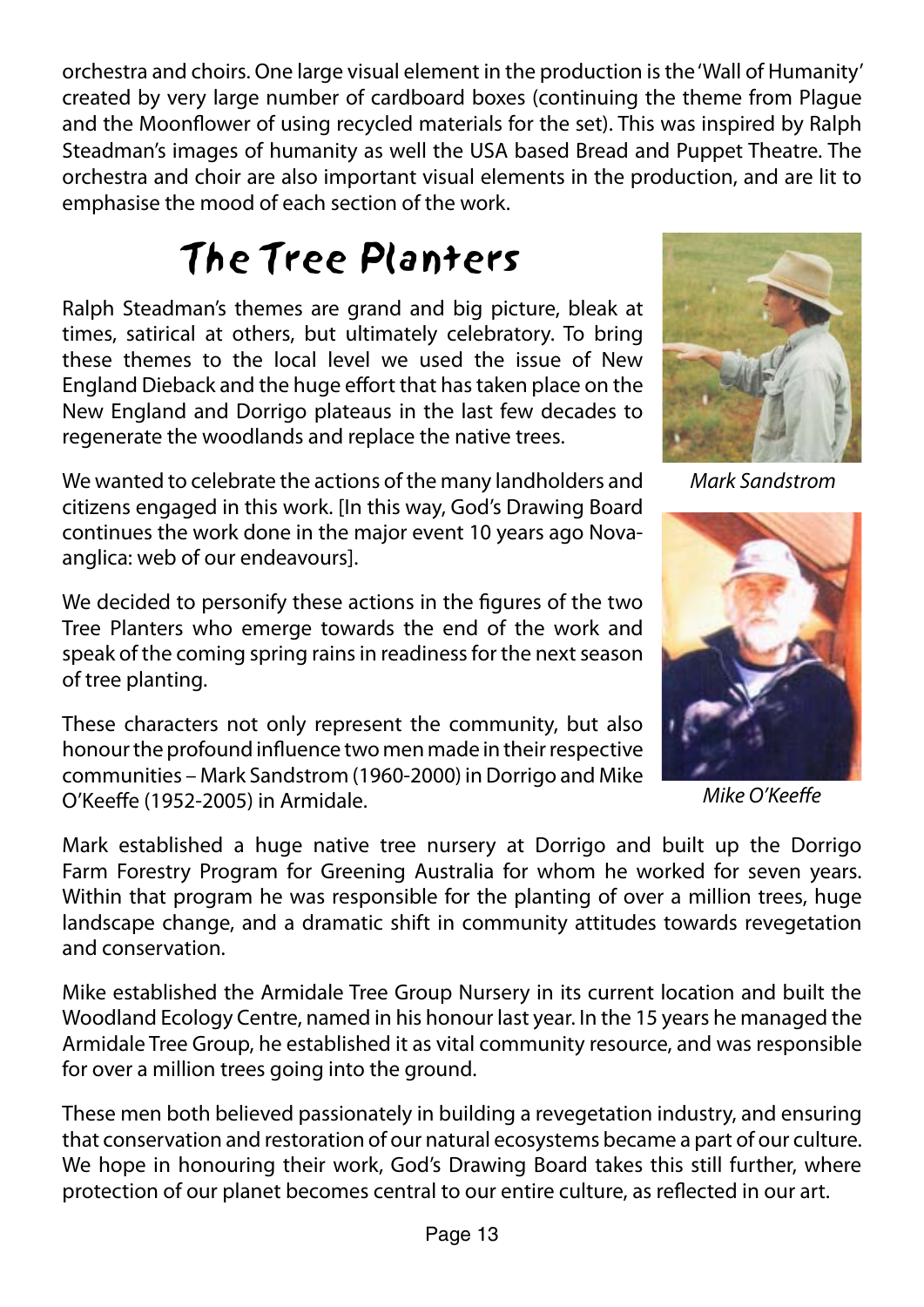### Cast and crew

Director: David Curtis Musical Director: Bruce Menzies Director of Children's Choir: George Torbay Producers: David Curtis, Bruce Menzies Choreographers: Penny Gurner, Melissa Killen Design: Andrew Parker Costume Design: Deborah King Lighting Design: Steve Sharpe Stage Manager: Diana Helmrich Music Copyist: Peggy Polias

**Solo voices:**

Greg Balcombe (GOD) Chris Ross-Smith (Narrator) Methuen Morgan (Tree Planter 1) Ingrid Rothe (Tree Planter 2) Ruth Strutt (alto and soprano) Bethany Shepherd (soprano) Phil Oxley (tenor) Simon Polson (baritone)

#### **Armidale Symphony Orchestra Concertino:**

Errol Russell Violin Robyn Bradley Piano/Keyboards Stephen Tafra Guitar Murray Winton Percussion Recorder Choir: Alto: Zana Clarke, Elizabeth Dell. Tenor: Nicki Murcell. Bass: Fiona McDonald

#### **Ripieno:**

Violin 1: Colin Sholl, Steve Ellinson, Jhana Allen, Margaret Howard, Sujata Allan, Marie McKenzie Violin 2: Marian Barford, Maurice Anker, Marina Reader, Graham McKay, Anne Gates, Lachlan O'Donnell, Lesley Gray- Thompson Viola: Laurie Pulley, Chris Cunningham Cello: Sue Metcalfe, Camilla Tafra, Angela Farrell, Claire Chapman, Ian Slater, Rhonda Davey, Phil Emmanuel, Andrew Alter Basses: Arlene Fletcher, Sarah Christopher, Vicki Harbison Flute: Geoff Derrin, Sharon Davidge Oboe: David Rowe Clarinet: Chris Garden, Ben Sindel Bassoon: Peter Maddox Saxophones: Jane Growns Horn: Alastair Finco, Kerry Hawkins Trumpet: Noelene McGrane, Ryan Slater Trombone: Dave Brown Percussion: Wendy Huddleston, Daniel Bale.

#### **DANCERS**

Claire Baker-Abbo Robin Curtis Penny Gurner Lindy Hardman Elenja Harris Melissa Killen Bridget Labrosse **Alanna Proud** Serena Riley

Liesl Slocombe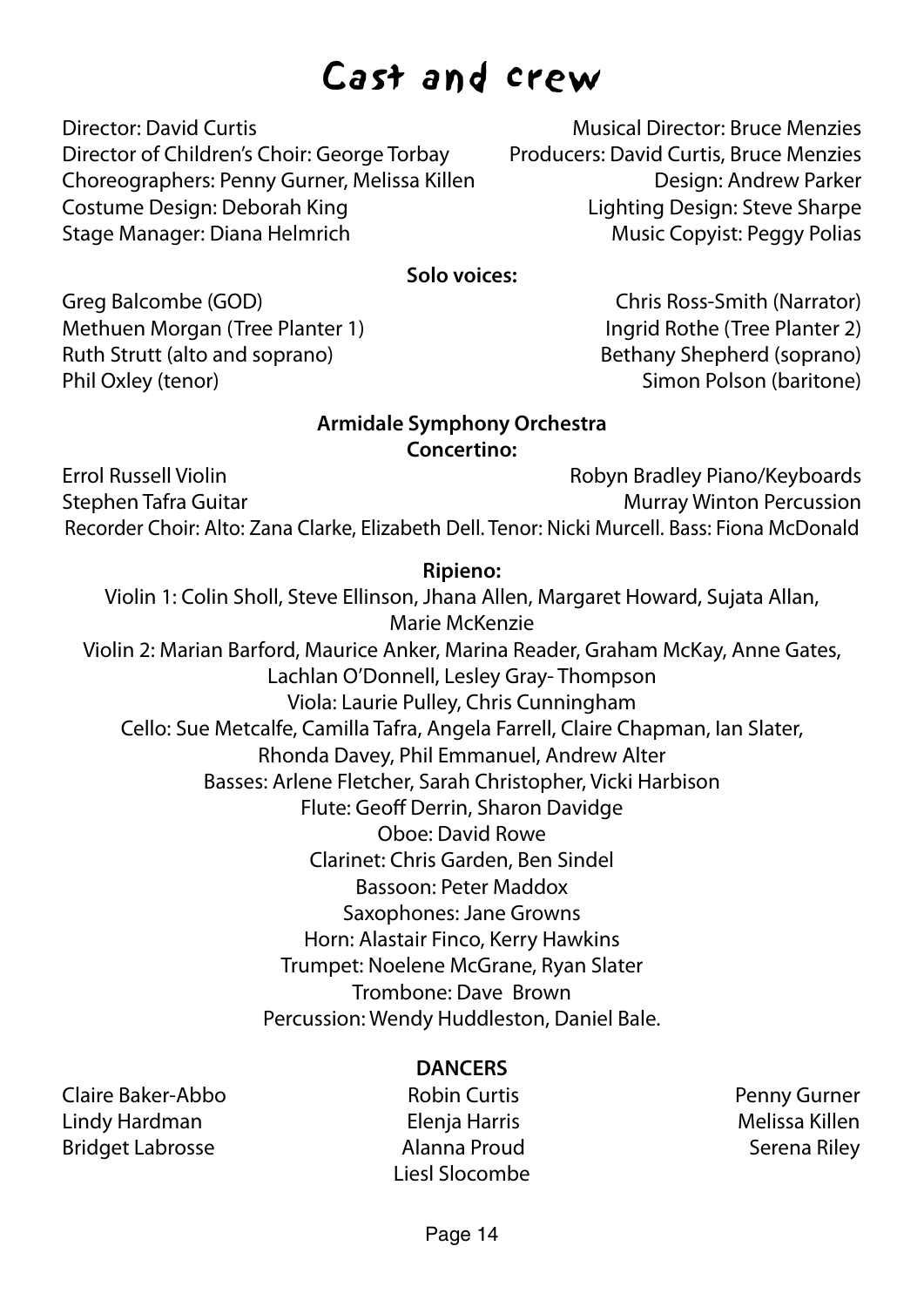#### **Solo dancers:**

Robin Curtis (courtesy New Zealand School of Dance) Melissa Killen

#### **CHILDREN'S CHOIR**

#### Rehearsal pianists: Robyn Bradley, Peter Maddox and Naomi O'Hern

Lauren Bullen Sheridan Bullen Rachel Colbran Rebecca Colbran Theory Cooney Sewa Emojong Cooney Claire Fenwicke Lucy Flanagan Mollie Galvin Melissa Harvey Alexandra Hawthorne Erin Henshall Katie Hobbs Victoria Jackson Kiri Kearns Nicholas Kelly Siobhan Kelly Brooke Killen Caroline King Jessica Michaelsen Joanna Michaelsen Hana Moffat **Stella Quast** Constance Rolfe Eliza Scott Rebecca Tafra Nicola Traise Ebony Wightman

Annie Abbott Celia Ashby Colin Ashby Greg Balcombe Jeanette Berman Rhianna Berman-Prowse Gaylia Bigg November 2012 Joy Bowles Felix Burkhard Gillian Carpenter The State of Julie Collins The State Constantine Kylie Constantine Anne Cunningham Jane Davies Mary de Gabriele Camille Dunsford Liz Ellis Carlie Fangmeier Bar Finch **Methuen Freer Morgan** Sandra Galley Michael Gibson Waine Grafton Hannah Grigg Beryl Hamel Dawn Hamel John Hamel Jacob Horton Graham Jones Kate Jones Lissa Kathe Rummery Sheila Kent Deborah King Lucinda Logan **Miriam Lott** Anne Matley **Anne Matley** Pat McLean **Methuen Morgan** Vivienne Nano Peter Norton **Phil Oxley Simon Polson** Phil Oxley **Peter Norton** Polson Maree Puxty **National Community** Julie Raines **Community Community Diana Riley** Karl Robertson **Ingrid Rothe** Bethany Shepherd Carolyn Shepherd Val Sherwell Garry Slocombe Robyn Slocombe **Bridget Smith** Bridget Smith Tita Smith Bruce Southcott **Inge Southcott** Francesca Stahlut Kerry Steller **Communist Communist Communist Communist Communist Communist Communist Communist Communist Communist Communist Communist Communist Communist Communist Communist Communist Communist Communist Communist Communi Frances Tafra** Islabel Tasker Marney Tilley Marney Tilley Karin von Strokirch Alec Watt (Alec Watt Alec Watt Alec Watt Alec Watt Alec Watt Alec Watt Alec Watt Alec Watt

**ADULT CHOIR**

Grace Beissel Catherine Botha Virginia Botha

Stage Crew Manager: Pat Bradley Crew Coordinator/Set Building Coordinator: David Steller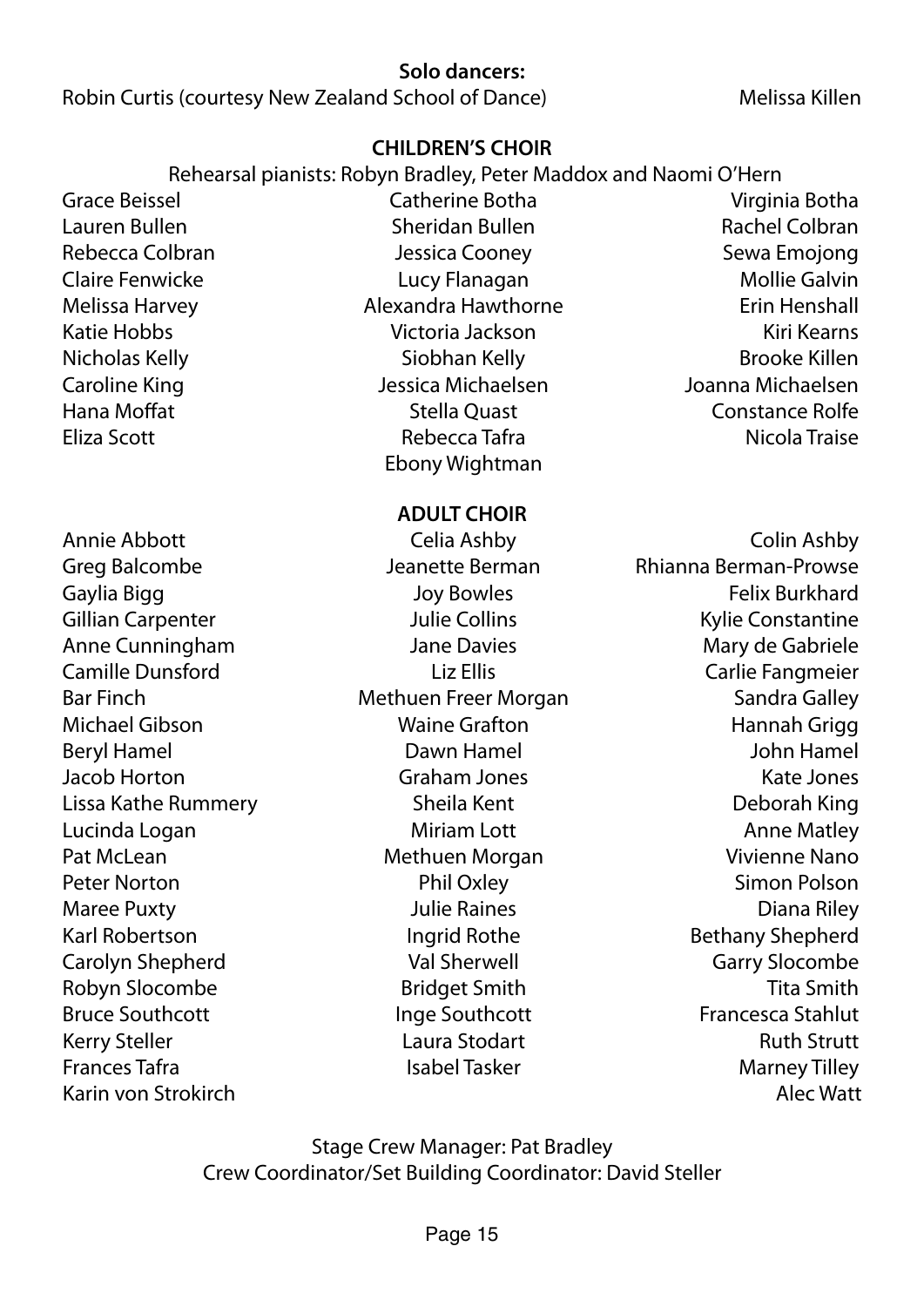#### **Technical crew:**

Lighting: Steve Sharpe and Jamie Exworth Sound: David Percival and Claire Horton<br>Light hire: MacSound Sound Sound equipment: eXtreme entertainment Sound equipment: eXtreme entertainment

Photographic images: Dave Carr, Len Zell, Colin Totterdell, Greening Australia Photo Library, Terry Cooke

Recordings of bird song and children: Dave Carr, Al Heaney. Birdsong supplied by David Stewart of Nature Sound (www.naturesound.com.au) and Gisela Kaplan of UNE Production Photography: Jim Vicars

Video/DVD: Patsy Asch, Paul Fogo, Ian MacKay, Shandy Whitaker.

Displays in foyer: Dave Carr, Kerry Steller, Bar Finch, Pam Menzies

Costume making: Deborah King, Margaret Bourke

Set construction/prop making: Dave Steller, Kerry Steller, Andrew Parker, David Curtis, Kate Boyd, Diana Helmrich, Pam Menzies, Marty Lawler, Bar Finch, Pam Menzies, Garry Slocombe, Patsy Asch, Melissa Killen

Crew: Kate Boyd, Marty Lawler, Colin Barry, Jim Reid, Nick Smolders, Myles Powell, Pam Menzies, Lisa Quartz, Luke Pavel, Ros Brady

Front of House: John and Ros Brady, Heather Rigg, Gerry De Gabriele, Jenny Campbell, Pam Menzies, Claire Keoghan

Fund Raising Team: Frances Tafra, Fran Stahlut-Kemp, Jeanette Berman, Garry Slocombe

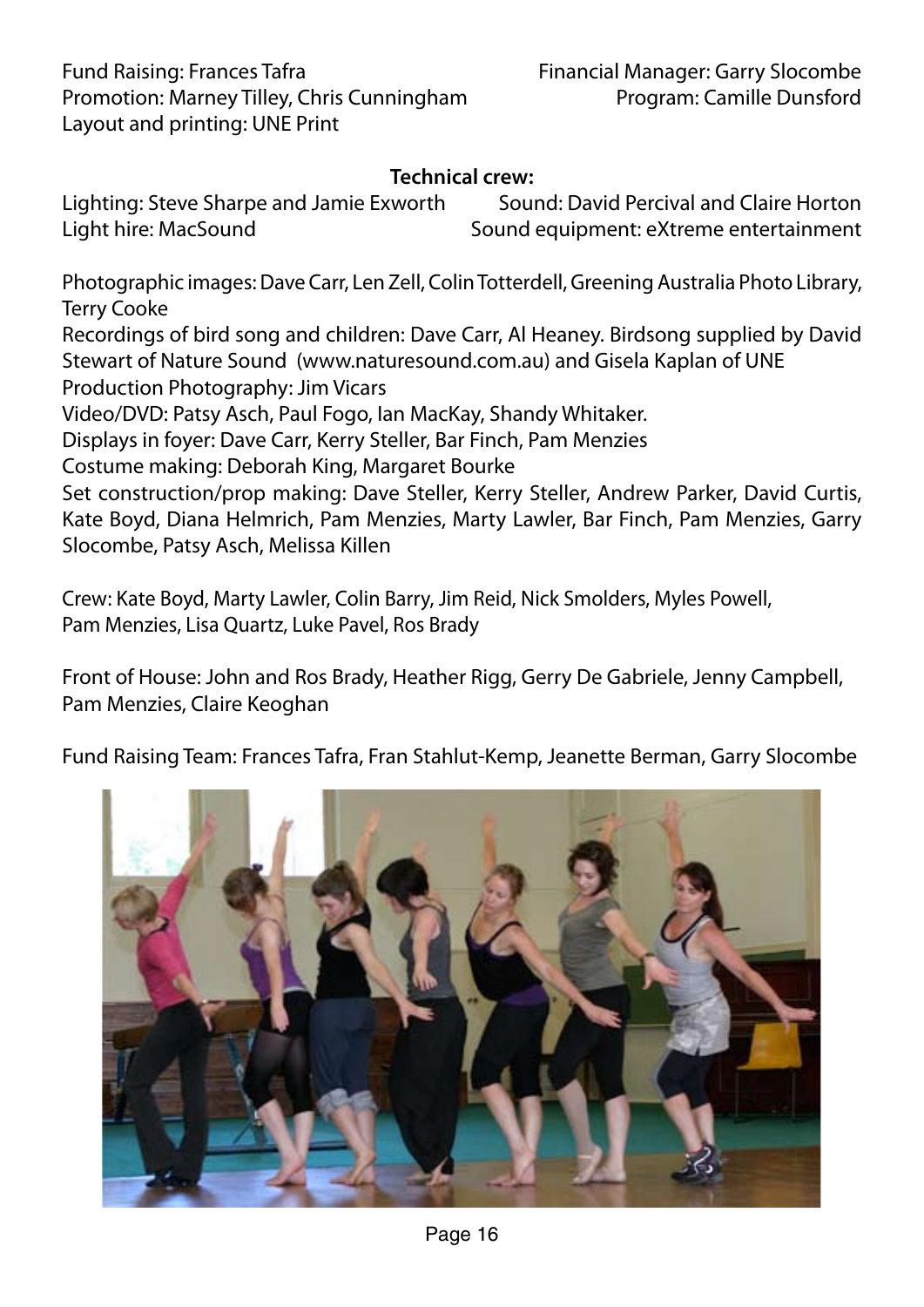#### **We acknowledge and thank the support of the following:**

Adia Wright (Sobel Weber Associates, Inc.) Angus and Robinson (ticket sales) Armidale Art Gallery (ticket sales) Armidale Choral Society Armidale Dumaresq Council (funding) Armidale Musical and Drama Society (loan of music stands and lights) Arts Law (legal advice) Arts North West Australia Council and Arts NSW (funds to support the commission of the composition) Belgrave Cinema David Roach (editing) Gordon Cope (Projector) Gershwin Blue Pty Ltd Greening Australia Laura Teege and the Agricultural Business Research Institute, University of New England Marc Ostrow (Boosey and Hawkes) New England Credit Union (sponsorship) New England Hotel New England Travel (subsidised flights for Elena) North West Dance Festival (dance matting/cyclorama) Ralph Steadman (libretto and artworks at no charge) St Mary's School (use of hall for dance rehearsals) Terry Cooke The Armidale Club (fund raising venue) The Armidale Tree Group (raffle prizes) The Armidale Playhouse The Decade Band; Turkish Delight and The Jug Addicts (fund raising events) The Goldfish Bowl Cafe (raffle prizes) Toby Roberts (legal advice) University of New England (Subsidised Hall and Piano hire and use of rooms in OTC for rehearsal)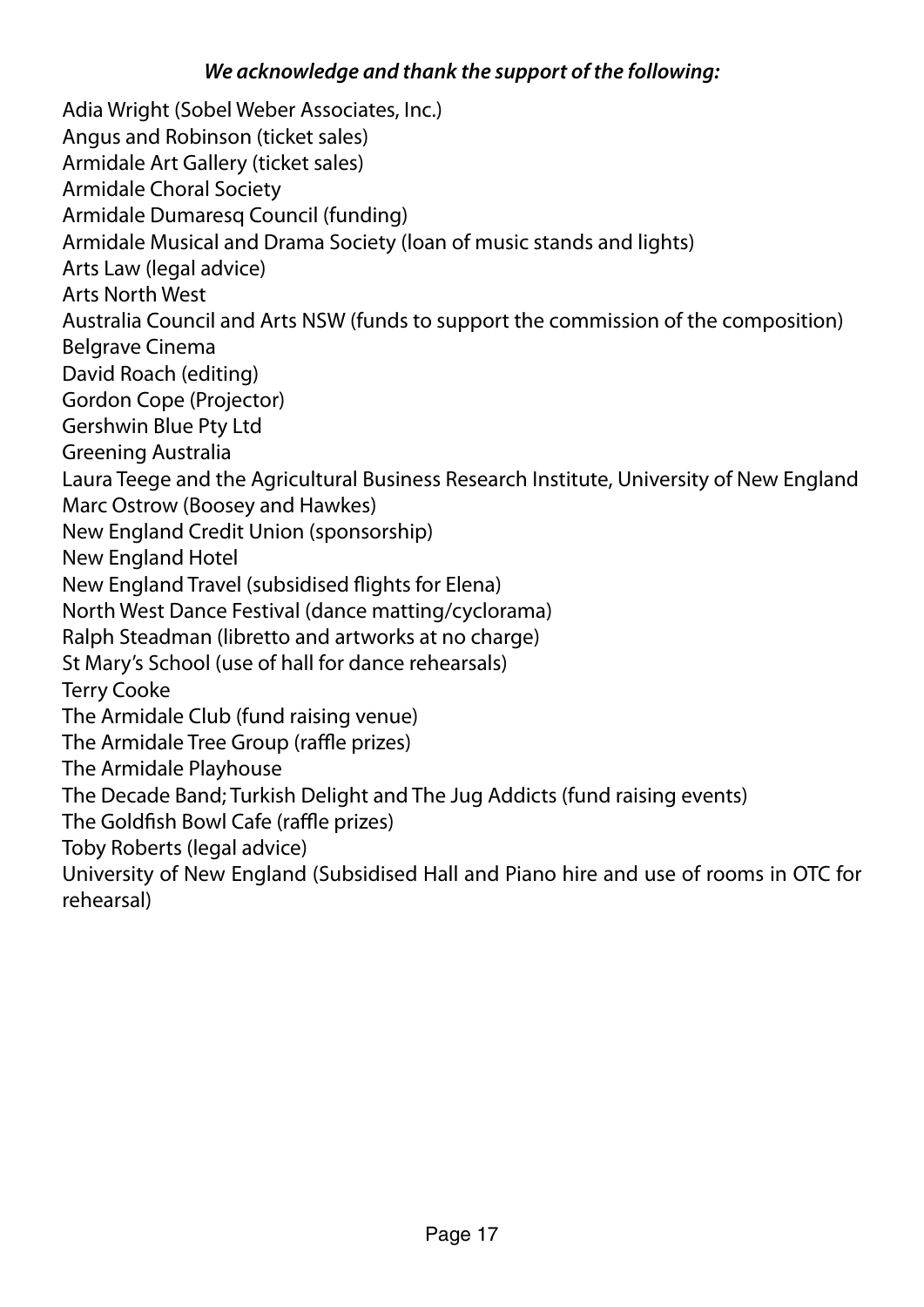## Inspired?

If you're keen to be involved with others in activities such as tree planting; bush regeneration; taking community action on climate change and peak oil; making the transition to a lowcarbon future; then you might like to contact one of these local groups:

#### **Armidale Tree Group Inc.**

Community run nursery dedicated to the propagation of native trees and shrubs for re-leafing the New England region.

\*Bring in a copy of your program to receive a free year's membership at the Tree Group. Woodland Centre, 80 Mann Street, Armidale.

Contact: Robert Johnson 6771 1620. Email: treegroup@isp.net.au

#### **Sustainable Living Armidale – A Transition Initiative**

Community-led responses to climate change and peak oil. Meeting first Tuesday of the month 7pm Kent House; plus active working groups (e.g. Local Food, Energy, Education, Transport etc.) Contact: 6772 4667 or 6771 4710

Email: sla.convenors@gmail.com http://transitiontowns.org/ArmidaleNSW/ArmidaleNSW

#### **Citizen's Wildlife Corridors Armidale Inc (CWC)**

Environmental conservation organisation working at the "grass roots" to help private landholders manage nature and establish on-farm and regional wildlife corridors. Contact: Kath Wray 6772 8878

#### **National Parks Association (Armidale Branch)**

Monthly excursions to places of natural/historical/cultural significance, and occasional evenings with guest speakers on environmental subjects/issues. Contact: Kate Boyd 6772 4026. Email: kateboyd@bigpond.com

#### **Australian Plants Society (Armidale & District Group) NSW**

Meets 3<sup>rd</sup> Tuesday of the month 7.30pm (excl Jun, Jul, Dec, Jan) Woodland Centre, 80 Mann Street. Contact: Barbara Nevin 6775 2128. Email: jrnevin@nsw.chariot.net.au

#### **Talloires Group, UNE**

Building capacity and commitment at UNE to enhance environmental literacy and achieve greater environmental sustainability, to meet the Talloires Declaration. www.une.edu.au/talloires/

#### **Southern New England Landcare (SNELCC)**

Umbrella group for 28 local Landcare groups (rural, urban & schools), fostering community participation in sustainable natural resource management.

Contact: 6772 9123. www.snelcc.org.au

#### **W.I.R.E.S (New England Branch)**

Rescue, rehabilitation and release of native animals. Phone: 6778 4994

#### **New England Sustainability Strategy**

Regional consortium of consultants and organisations. www.ness.wikidot.com

**2ARM-FM** The Sustainability Shift on 92.1FM Wednesdays from 5pm to 6pm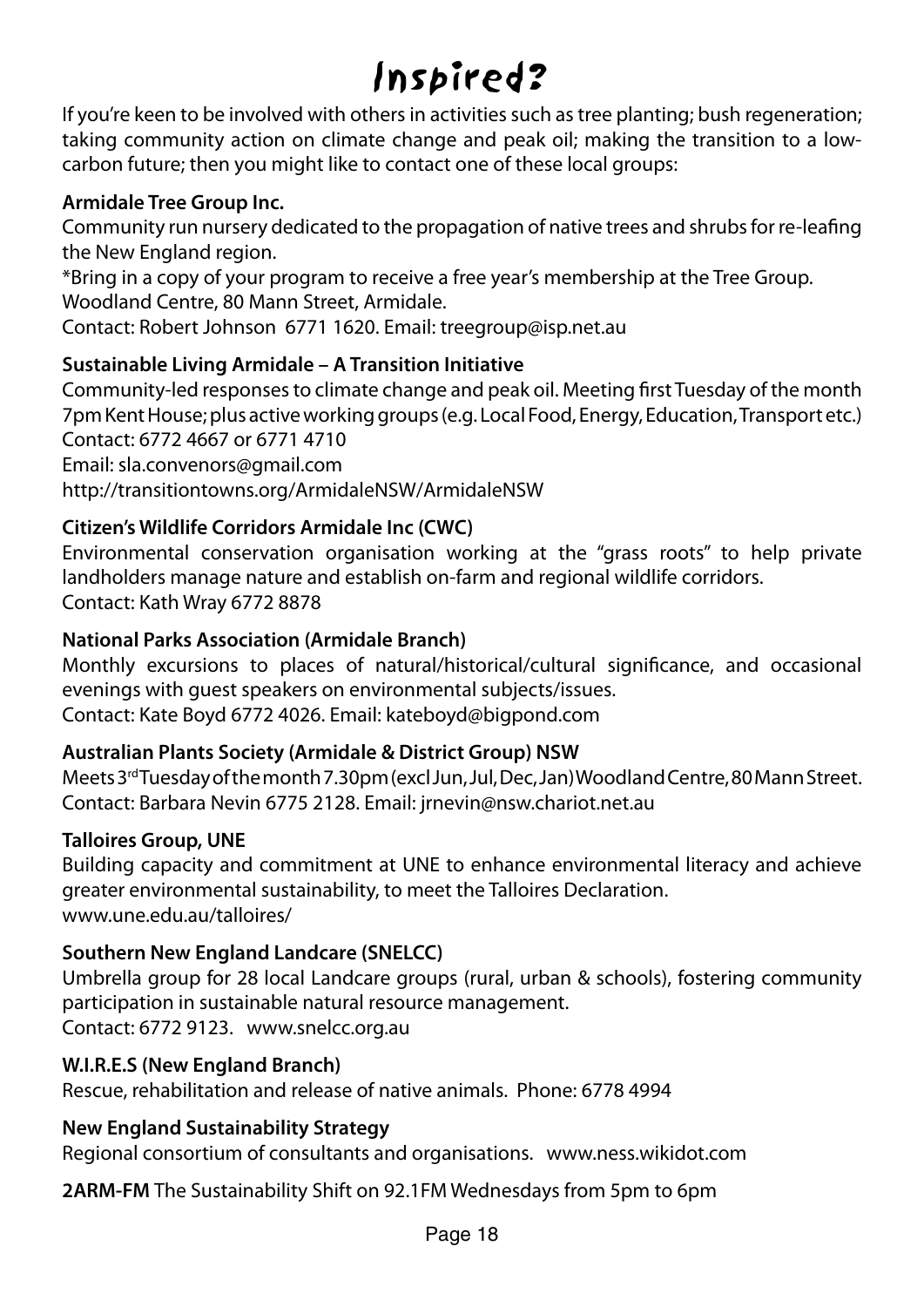# **EDWARDS COACHES**

2 Drew Stret, Armidale

**Phone 6772 3116 or 6772 3544**

Fax (02) 6771 1023

A/Hrs (02) 6771 1733 Mobile 0427 008 344

- $\bullet$  5 Star Coaches
- Coaches and Buses for Charter
	- Selt belt equipped

# **Hannon's Mount View Pharmacist Advice**

2A Chestnut Avenue, Armidale

Phone 6772 7557 Fax 6771 2230

**OPENING HOURS:** Mon-Fri 8.30am-6.30pm; Sat 8.30am-12.30pm

- Parking at the door Wheelchar access
	- Prescription and Medicine advice
- Serving the local community for over 27 years

# New England Hotel

Corner of Beardy and Dangar Streets, Armidale

Phone 6772 7622

## Fax 6772 1592

www.newenglandhotel.com.au

### **OPEN 7 DAYS A WEEK**